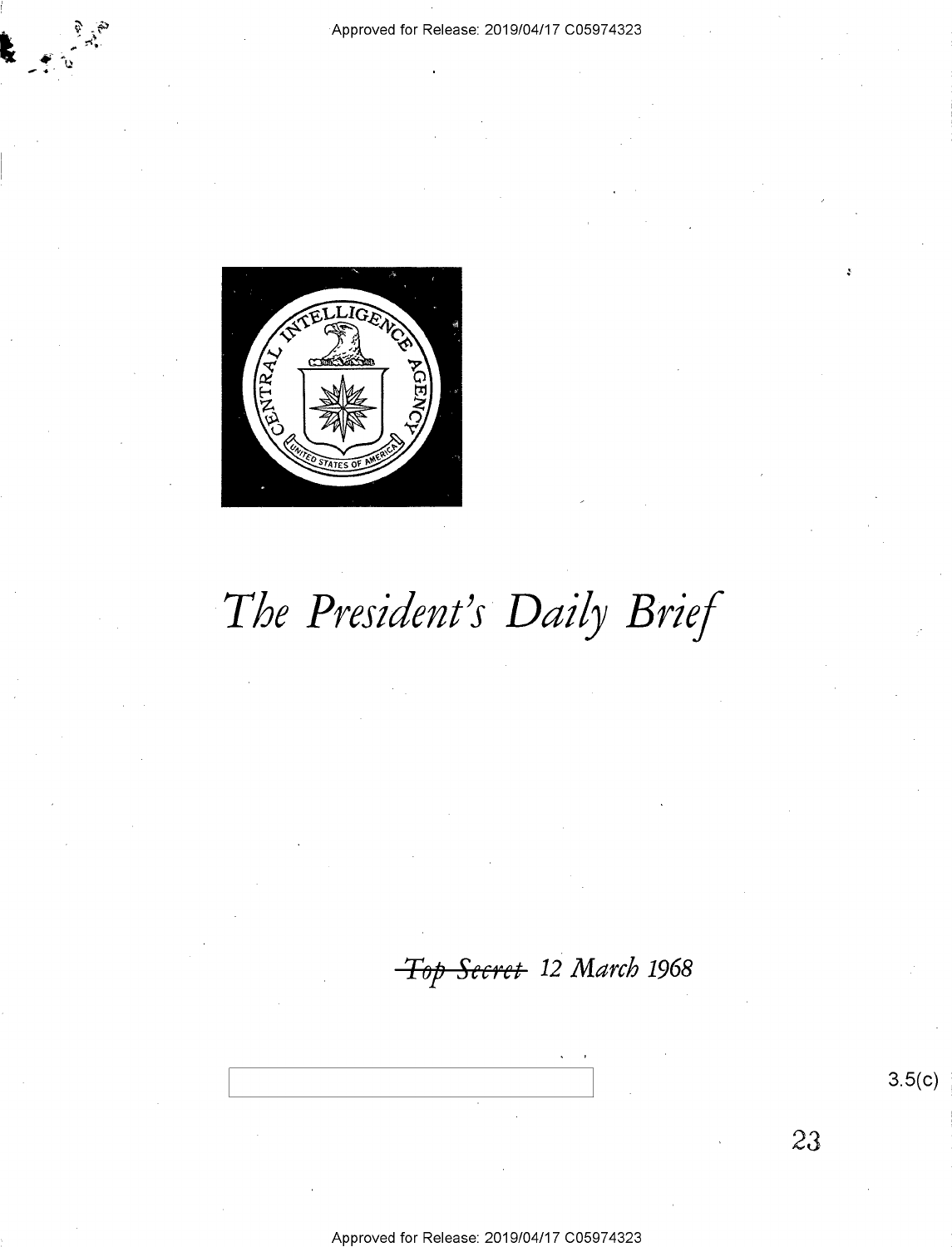



 $3.5(c)$ 

 $\mathcal{C}$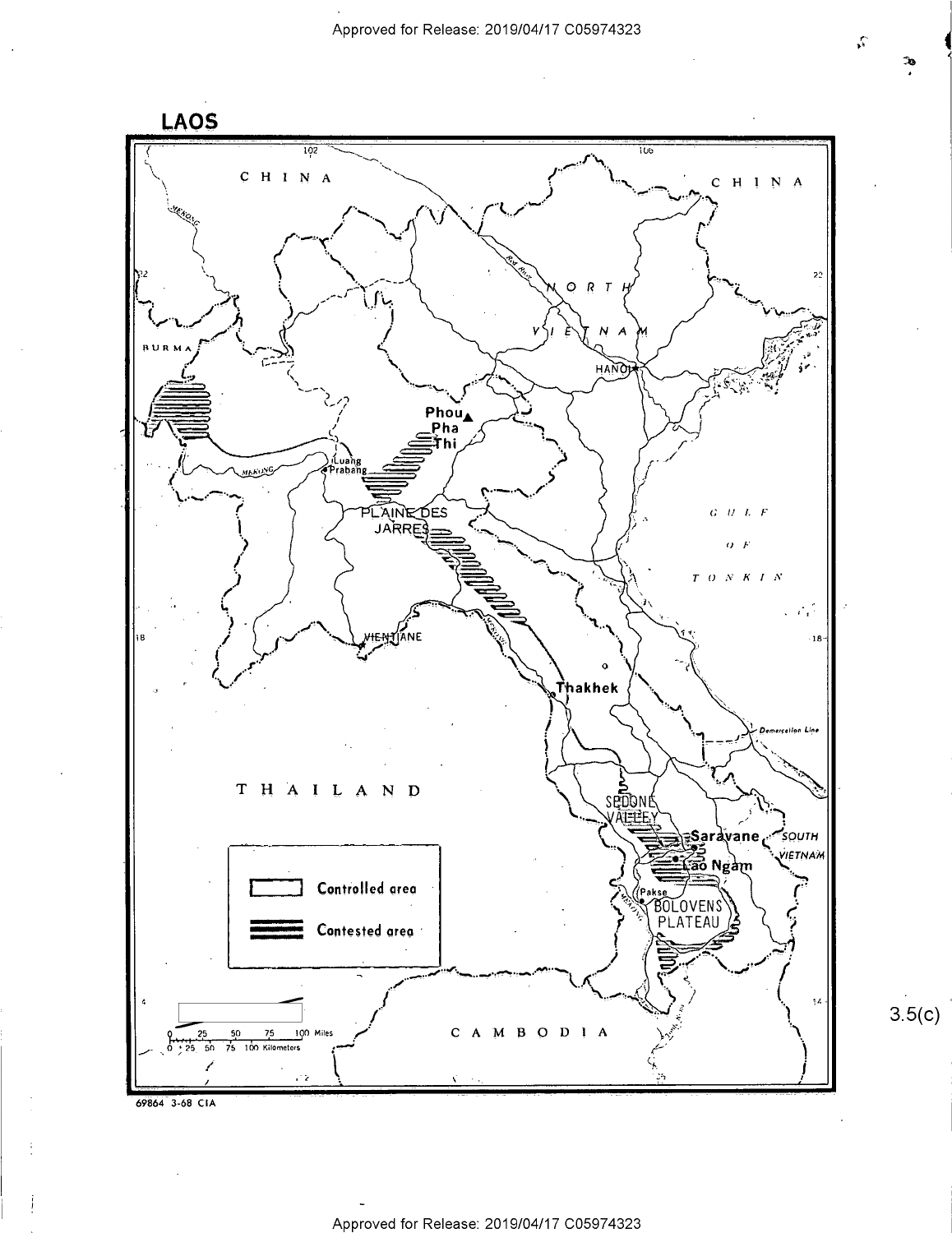$\overline{\rm \bf TOP}{\rm \bf SECRET}$  -  $\overline{\phantom{a}}^{\rm Approved}$  for Release: 2019/04/17 C05974323-

#### DAILY BRIEF 12 MARCH 1968 /

p -

1. South Vietnam

General Le Nguyen Khang, III Corps commander, believes that the government is deteriorating and that Thieu will be unable to do anything about it.  $3.3(h)(2)$ 

dissatisfaction exists in the officer corps over the government's failure to take advantage of the opportunity to rally the people following the Tet offensive.

Khang believes followers of Ky will<br>make a determined try to get Ky appointed<br>prime minister. Khang denies rumors,<br>however, that either he or Police Director Loan is planning any action against the government.

2. Laos **There** are a number of signs pointing to a new round of Communist attacks in the southern part of the country. A significant enemy build-up in the<br>Bolovens Plateau region is apparently under way, and there may be as many as four North Vietnamese regiments currently in the Saravane-Sedone valley area. The Communists are also stepping<br>up pressure near Thakhek.

 $\frac{3.3(h)(2)}{2}$ 

3; Cambodia

 $\overline{\text{OP}-\text{SEGRET}}$  -  $\vert$  3.5(c)

 $3.5(c)$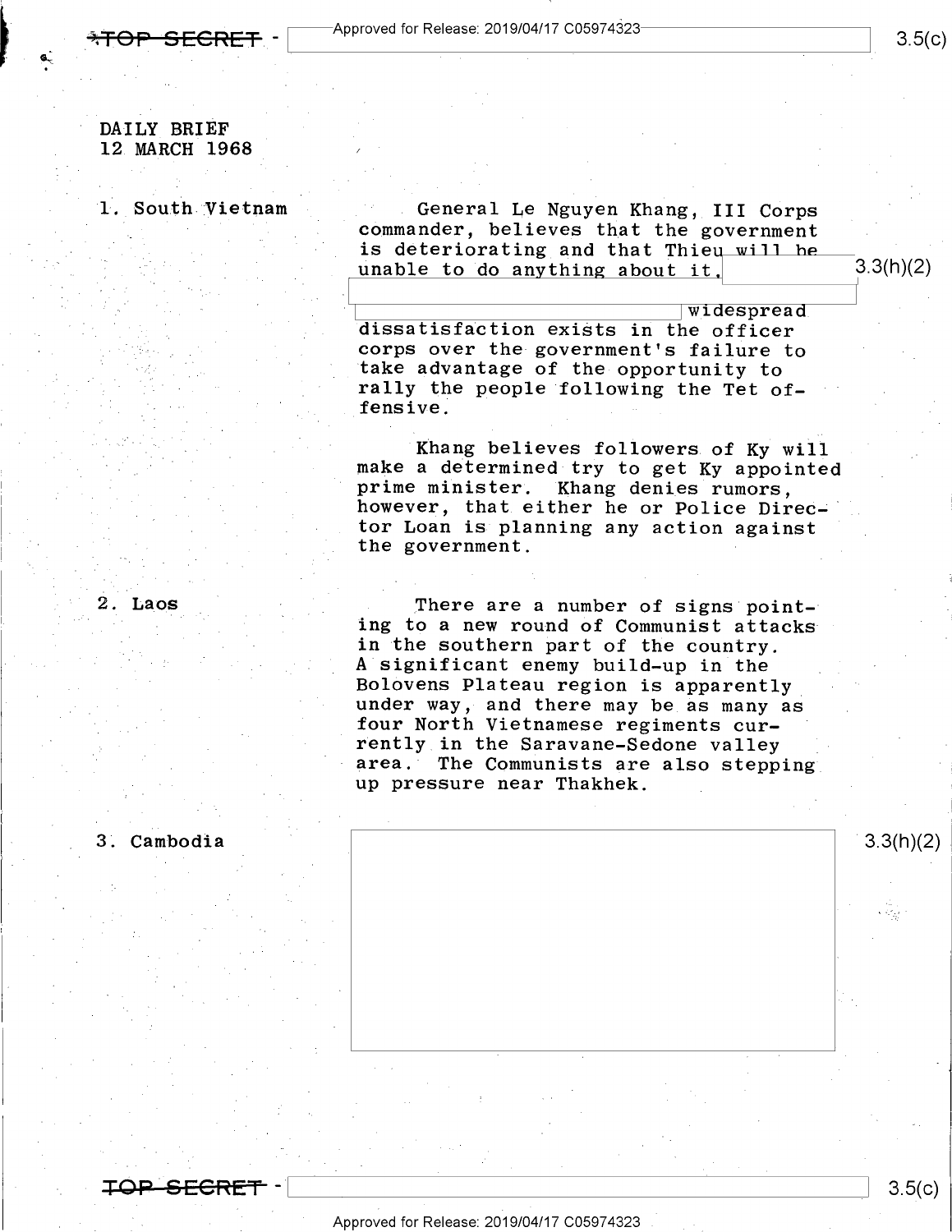$3.5(c)$ 



 $5.$  Soviet Union  $3.3(h)(2)$ 

—?eP—s-EeRET- -\ \ 8-5(¢)

#### \_ Approved for Release: 2019/O4/17 CO5974323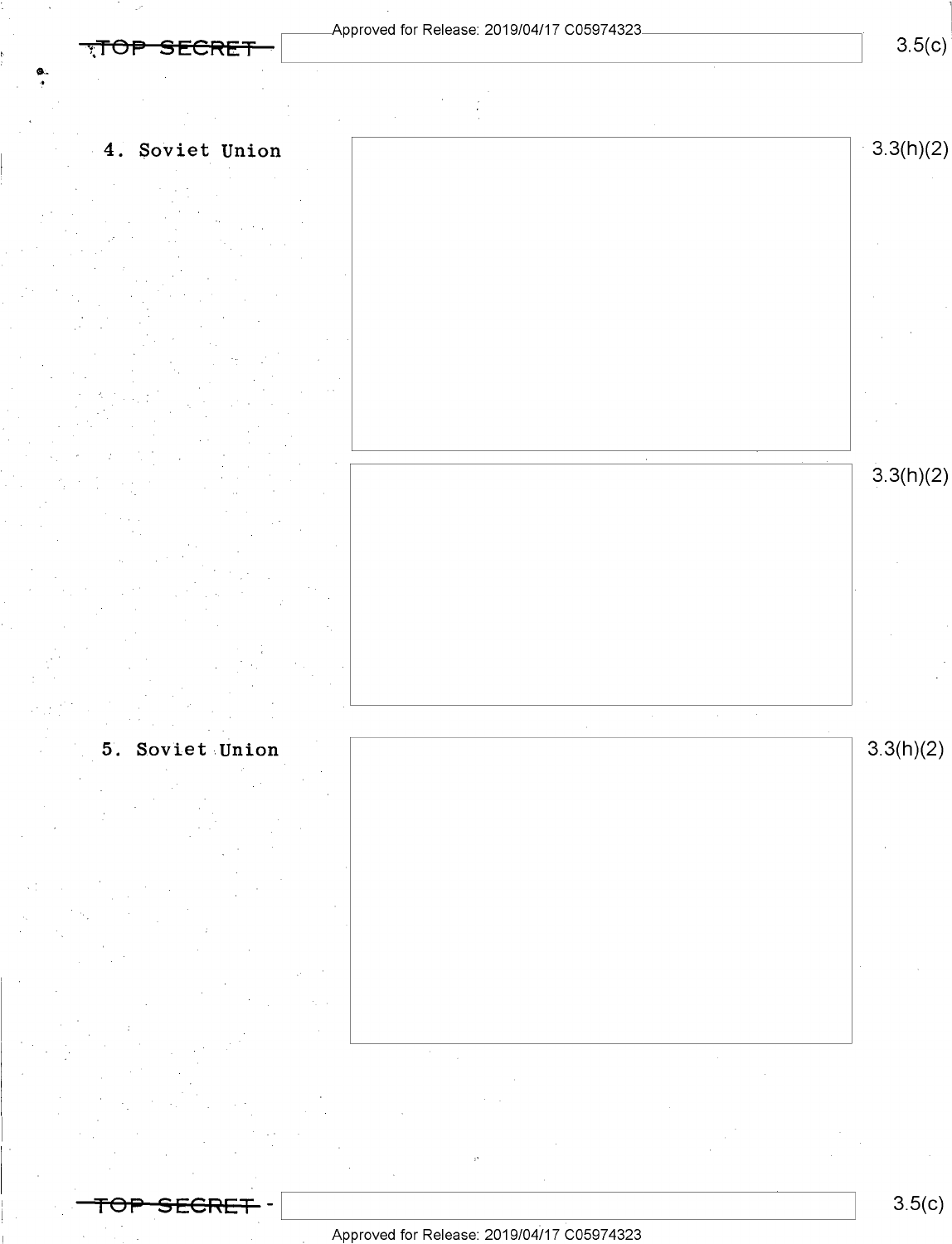$3.5(c)$ 

6. Panama

SECRET

The National Assembly ended a four-<br>hour session last night without taking<br>a vote to impeach Robles. After hearing the investigating commission's recommen-<br>dations that the charges against the<br>President be accepted, progovernment<br>deputies asked to have all the documen-<br>tary evidence read into the record--a<br>tactic that may well tie thin

#### 7. Okinawa

8. Poland

Local leftists protesting against B-52s at Kadena Air Base, Okinawa, have also stirred up publicity about the special reconnaissance aircraft there.

 $\qquad \qquad$ 

3.3(h)(2)

We anticipate more headlines<br>and perhaps demonstrations against these<br>planes. Contingency plans at Kadena are<br>already in effect.

Student rioting in Warsaw resumed<br>yesterday and now there are signs that<br>the unrest is spreading to other ele-<br>ments of the population. The party<br>press, for instance, admits that more<br>than half of those arrested are not st lice handling of the disturbances.

9. East - . West Germany The East Germans have decreed that<br>members of the neo - Nazi German Nation-<br>alist Democratic Party, or people "en-<br>gaged in neo-Nazi activities," are banned<br>from entering East Germany and transit-<br>ting to West Berlin. In e

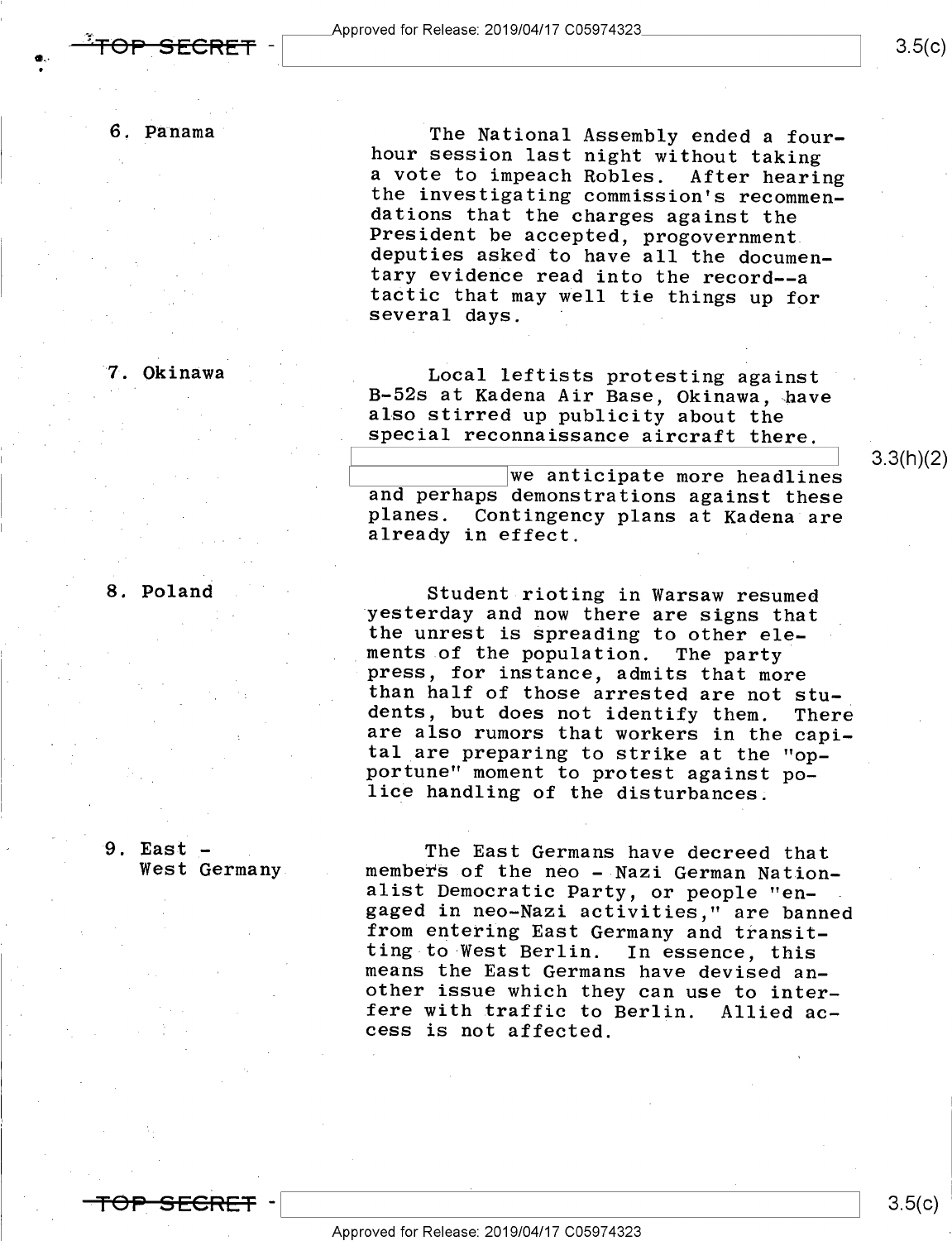### Approved for Release: 2019/O4/17 CO5974323

"M <sup>r</sup>

. 1;, ' - 1

 $\ddot{}$ 

 $\sim$   $\sim$  $-1$ 

Top Seeret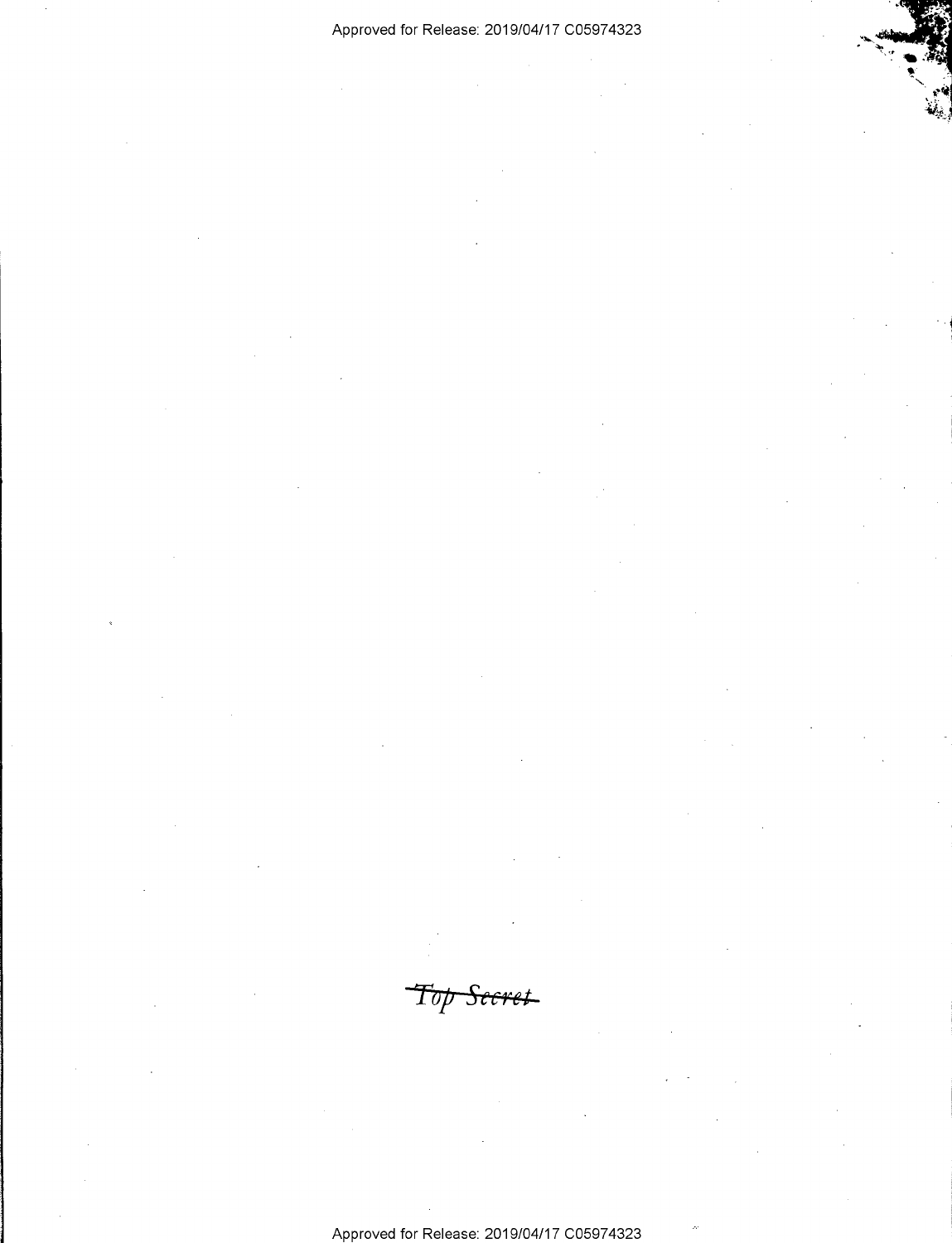**Top Secret** 



### FOR THE PRESIDENT'S EYES ONLY

## Special Daily Report on North Vietnam

**Top Secret** 3.5(c)

16 12 March 1968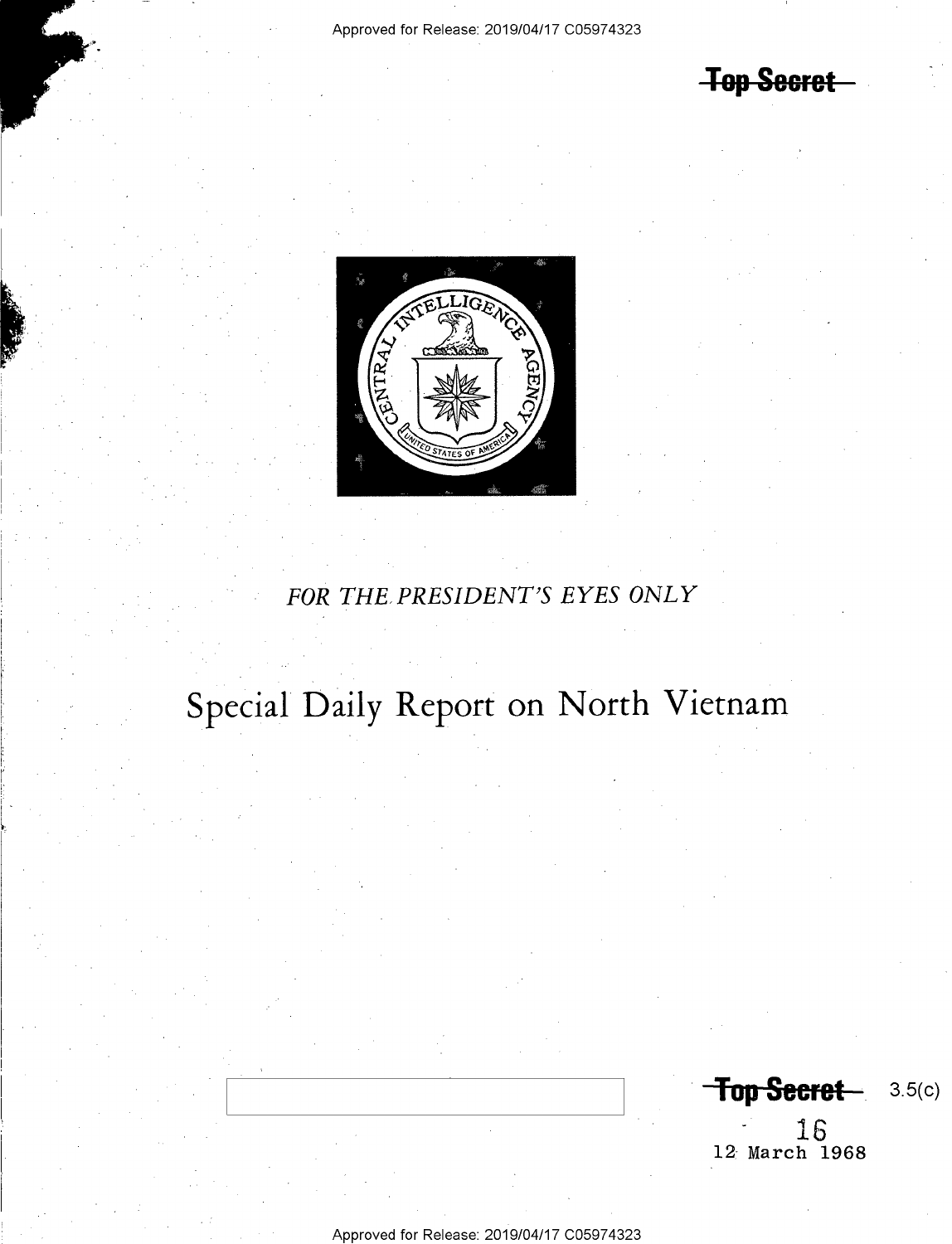$\bullet$  -5ECRET  $\cdot$  Approved for Release: 2019/04/17 C059/4323  $\bullet$  5 (C) 3.5(c)

٠,

Special Daily Report on North Vietnam for the President's Eyes Only

#### 12 March 1968

#### I. NOTES ON THE SITUATION

Hanoi Official Agrees to Discuss POW Issue: The-<br>charge of the North Vietnamese Embassy in Vientiane<br>has agreed to meet with US Embassy officials to discuss the prisoner of war issue. Efforts to contact<br>the chargé on the same subject last year were rebuffed. In a conversation at a reception on 8 March, the deputy chief of the US mission informed the chargé of US plans to release three North Vietnamese sailors in reciprocity for Hanoi's release of three pilots. When the chargé was told of earlier US efmeet with him to discuss the POW issue. When asked about his remark to Ambassador Sullivan last month implying that Hanoi might release additional US prisoners, the chargé replied that he personally believed<br>that further releases could be expected in line with the "humanitarian" policy of the Liberation Front.

\* \* #

#### \* \* \*

Hanoi Plays Up Thieu-Ky Friction: Radio Hanoi,<br>in a broadcast to South Vietnam on IO March, zeroed<br>in on political instability in Saigon in the wake of<br>the Tet offensive and attempted to dramatize Western<br>press reports of

 $SFEBF\pm$ 

 $3.5(c)$ 

 $3.3(h)(2)$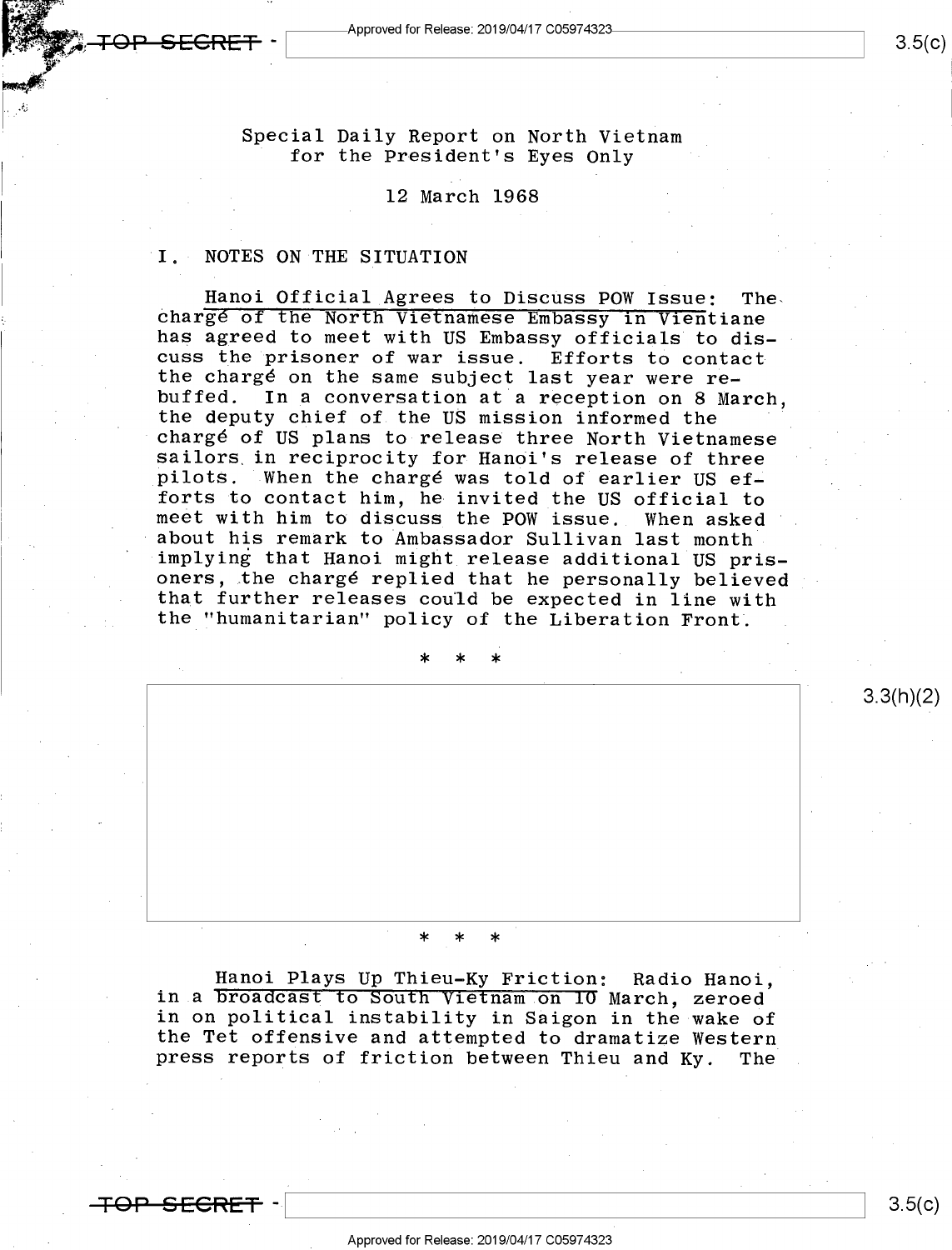commentary used recent changes in the South Vietnam-<br>ese Army's command structure, the arrest of prominent<br>civilian politicians, and the refusal of the Nation-<br>al Assembly to grant Thieu emergency powers to il-<br>lustrate it about to collapse. All elements of this government<br>are "quarreling like cats and dogs," according to<br>the broadcast. Vice President Ky was described as<br>"pouring everything into an effort to overthrow<br>Thieu" and Thieu was re

#### Hanoi Sends Students Abroad; \

 $\star$  \* \* \*

Hanoi is continuing to send large num-<br>bers of students abroad for technical training. The<br>ministry informed the provinces that an estimate of<br>the number of students for study abroad has been de-<br>cided upon and that if the ment with the figures, student files should be sent<br>to Hanoi during March. The number of students for<br>foreign training included 400 from populous Nghe An Frovince, and 20 each from sparsely populated Lai Chau and Lao Cai provinces.

North Vietnam Shipping Report: Ship arrivals<br>and import tonnages reached new highs in January.<br>Ship traffic was so heavy that congestion slowed operations in Haiphong harbor. Imports of general car-<br>goes set a new record, and petroleum and bulk food<br>imports were near their previous highs. More than three quarters of all goods in January was brought<br>in by Communist ships.

Imports in February were down appreciably, in part because of congestion at Haiphong. Imports of foodstuffs in particular dropped sharply.

<sup>A</sup>North Vietnamese exports, meanwhile, have re- cently begun to rise." Coal accounts for most of the

\_2\_

3.3(h)(2)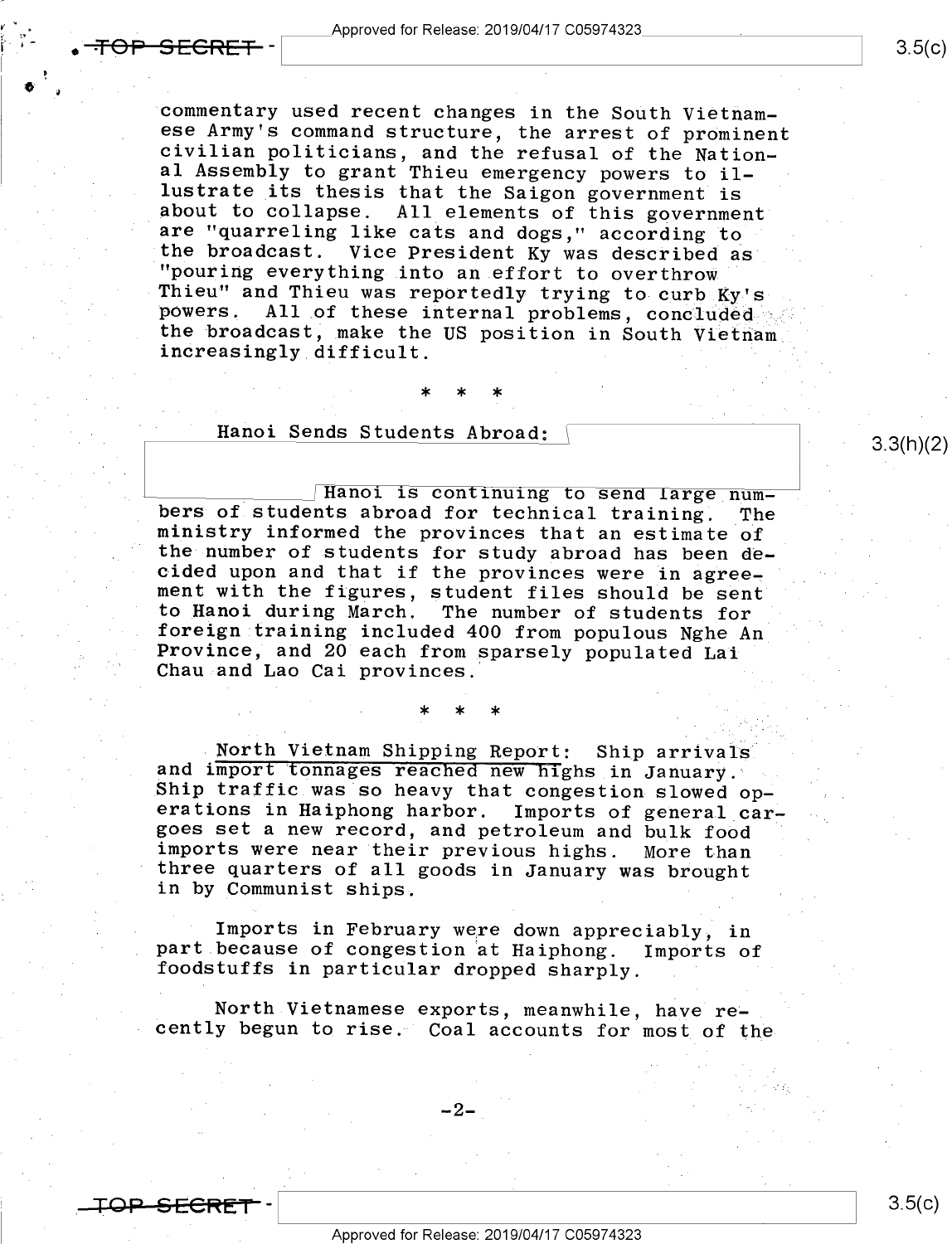increase, and this in turn reflects the repairs<br>which have recently been made to the main hold-up<br>in the coal pipeline--processing facilities at Cam<br>Pha.

\* \* \*

II. NORTH VIETNAMESE REFLECTIONS OF US POLITICAL ATTITUDES ON THE WAR

. \* \*i \* .

»Hanoi Reports Antiwar Activity: In its 9 March English language broadcast, Hanoi radio continued v' the US protesting the war. It reported that 20 of<br>the 30 members of the faculty of the University of<br>Chicago Divinity School had signed a statement pro-<br>testing the war and supporting those students who<br>resisted being draf State College and addressed by Yale University chap-<br>lain William Coffin, Jr. was also reported. Coffin<br>was described as one of the five American intellec-<br>tuals being prosecuted for their antidraft roles.<br>He was quoted as the five antiwar American intellectuals."

. .

~ <sup>~</sup>

4\_3\_

 $3.5(c)$ 

 $3.3(h)(2)$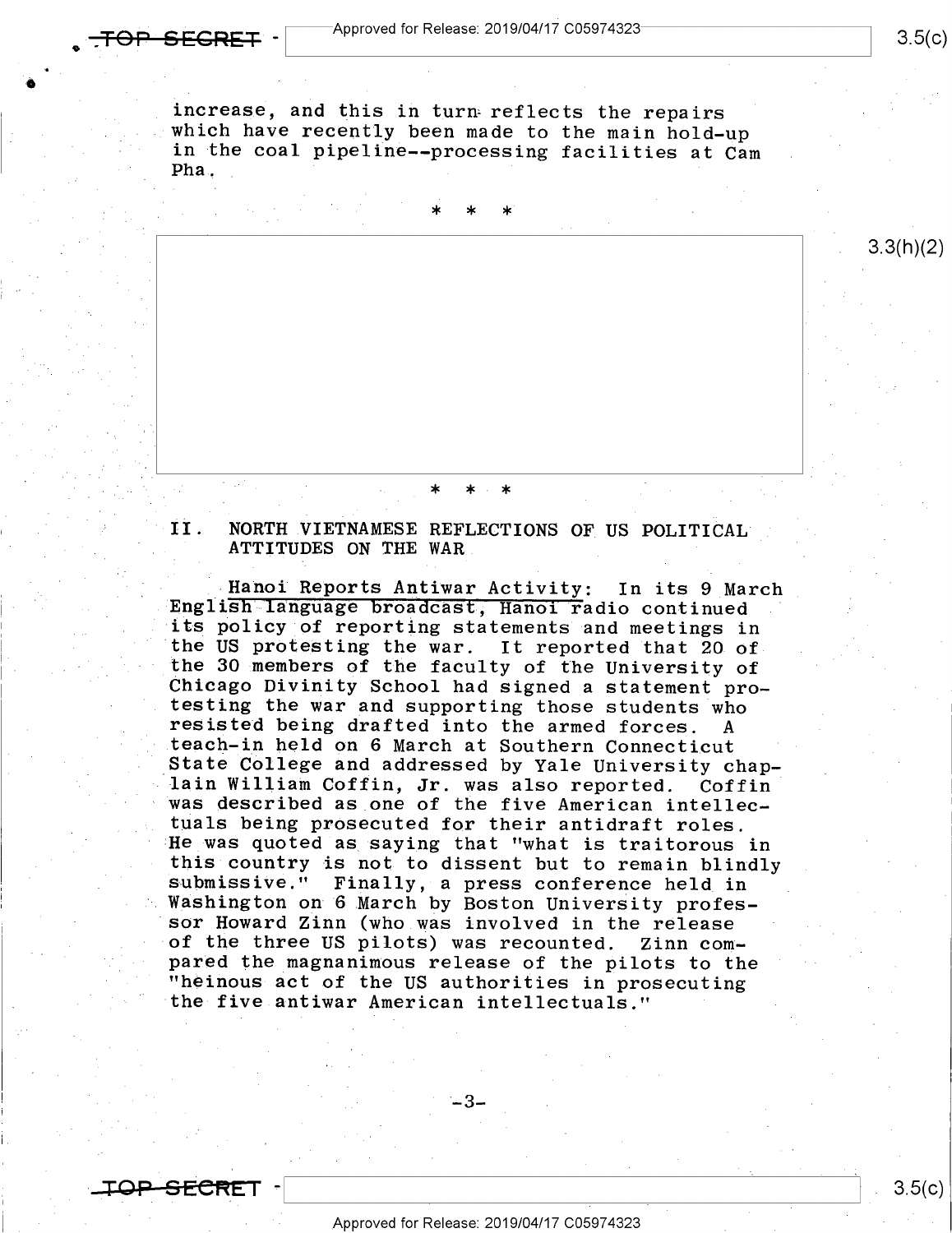